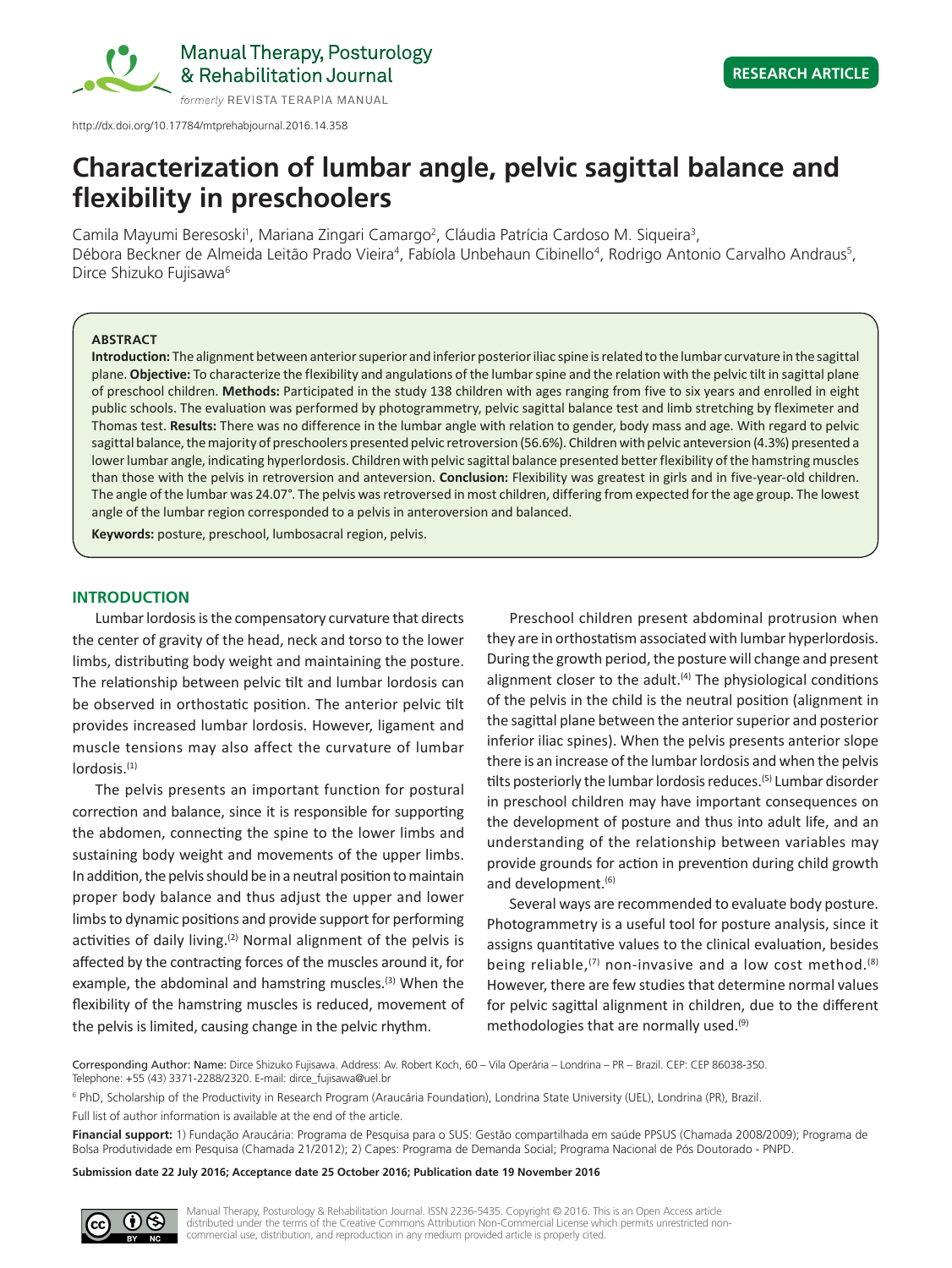

Currently, preschool children remain in the seated position longer, both at school and at home, which can cause postural changes and muscle shortening. Therefore, the objective of this study is to characterize flexibility, lumbar lordosis angulation, and the relationship with pelvic in the sagittal plane in pre-school children enrolled in municipal schools.

## **METHODS**

This is a cross-sectional study carried out with a convenience sample, consisting of 138 healthy children, aged between five and six years old, from eight municipal schools in different regions of the city. The schools were randomly selected by the Municipal Department of Education.

The exclusion criterion was children who could not remain in orthostatism, with chronic diseases, neurological sequelae or cognitive deficits. The project was approved by the Ethics Committee (N. 240/09) and by the Municipal Department of Education. The parents or guardians of the children signed the free and informed consent form. After the evaluations, the parents or guardians received guidance on the clinical findings and healthy postural habits. Children who presented postural changes and obesity were referred to the Basic Health Unit for follow-up.

Data collection was initiated by the collection of personal data and anthropometric evaluation (body mass and height). The classification of children into eutrophic, overweight and obese was obtained by the z score, according to the recommendations of the World Health Organization (WHO) – *Anthro Plus software*.

Lumbar angulation in the sagittal plane was evaluated through photogrammetry and the tests: pelvic sagittal balance (PSB), elevation of the lower limb with the fleximeter and Thomas test to assess the flexibility of the iliopsoas muscle. The evaluation of the angle of the lumbar curvature was obtained through photogrammetry using a digital camera (SAMSUNG, 10.2 mega pixel, 1600x1200 pixels), positioned parallel to the ground on a tripod, height of 89 cm from the ground (perpendicular to the optical center of the evaluated object)<sup>(10)</sup> and standard distance of 2.5 meters from subject. (11) A reference measure with a size of 10 cm was attached to the arm of the subject for later calibration of the image. The markers were positioned at anatomical points, with double-sided tape, in: spinous processes of T12, L3 and L5 (procedure performed by single evaluator). The children were positioned at a distance of 20 cm of the wall, in front of a non-reflective black background. The images were obtained in lateral view with elbow in flexion of 90°, to avoid the interposition of the upper limb in points marked in the column. The captured images were analyzed by the *Image J software* – free and developed by Wayne Rasband to process and analyze images (*National Institute of Mental Health, EUA*). For the calculation of the lumbar angle, a line perpendicular to the ground was obtained at a distance of 15 cm from the subject. The angle of lumbar lordosis was obtained by the intersection of the lines that leave T12 and L5 until their union in the standard vertical line. Thus, the lower the angle of the lumbar curvature, the greater the hyperlordosis and the greater the angle, the greater the tendency to rectify the lumbar lordosis.<sup>(12)</sup>

The PSB was analyzed following the description proposed by Bienfait.(5) For physiology, good static posture presents the upper anterior iliac spine (UAIS) and posterior inferior iliac spine (PIIS) aligned in the horizontal plane. If UAIS and PIIS are in the same plane the pelvis is classified as balanced, if UAIS is below the PIIS the pelvis is in anteversion, and the pelvis in retroversion is when the UAIS is situated above the PIIS in the sagittal plane. Bienfait defines that the position of the pelvis in anteversion follows the position of the lumbar lordosis in hyperlodosis and the retroversion with the rectification of the lumbar lordosis.(5)

Hip flexion with knee extension was assessed by the lower limb elevation test.<sup>(13)</sup> To perform the test, the child was placed in the supine position, the evaluator kept the knee in extension and stabilized the pelvis and lumbar on the surface. The fleximeter (Sunny brand) was placed on the side of the thigh of the evaluated lower limb to avoid some changes during movement at the knee angle. The children performed active movement followed by passive movement performed by the evaluator. In the study, only passive movement measures were considered, due to possible interferences in the active movement performed by the child.

The Thomas test was used to evaluate shortening of the iliopsoas muscle of the contralateral lower limb to the assessed member. The children were placed in dorsal decubitus and the evaluator performed a flexion of the lower limb up to the limit of the subject. The angle formed between the surface and the hip of the contralateral lower limb indicated the presence of iliopsoas muscle shortening.<sup>(14)</sup>

The results were presented as mean and standard deviation or as median and interquartile ranges, according to the normality of the data (*Shapiro-Wilk* test) and absolute and relative frequencies were used for categorical variables. The comparison between continuous variables was performed using the *Kruskal-Wallis* test followed by post hoc or *Mann‑Whitney* test. The combination of categorical variables was performed using the chi-square or *Fisher's* exact test. For analysis of correlation between the continuous variables was used *Sperman* test. Significance was established in *p*<0.05.

## **RESULTS**

A total of 138 children (Table 1) were evaluated, and 70.3% presented eutrophy, 19% overweight and 10.7% obesity (Tables 2 and 3).

In the analysis of the lumbar lordosis angle was obtained a median of 24.07 $9$  (20.85 $^{\circ}$  - 28.18 $^{\circ}$ ). There was no statistically significant difference in lumbar lordosis angulation in relation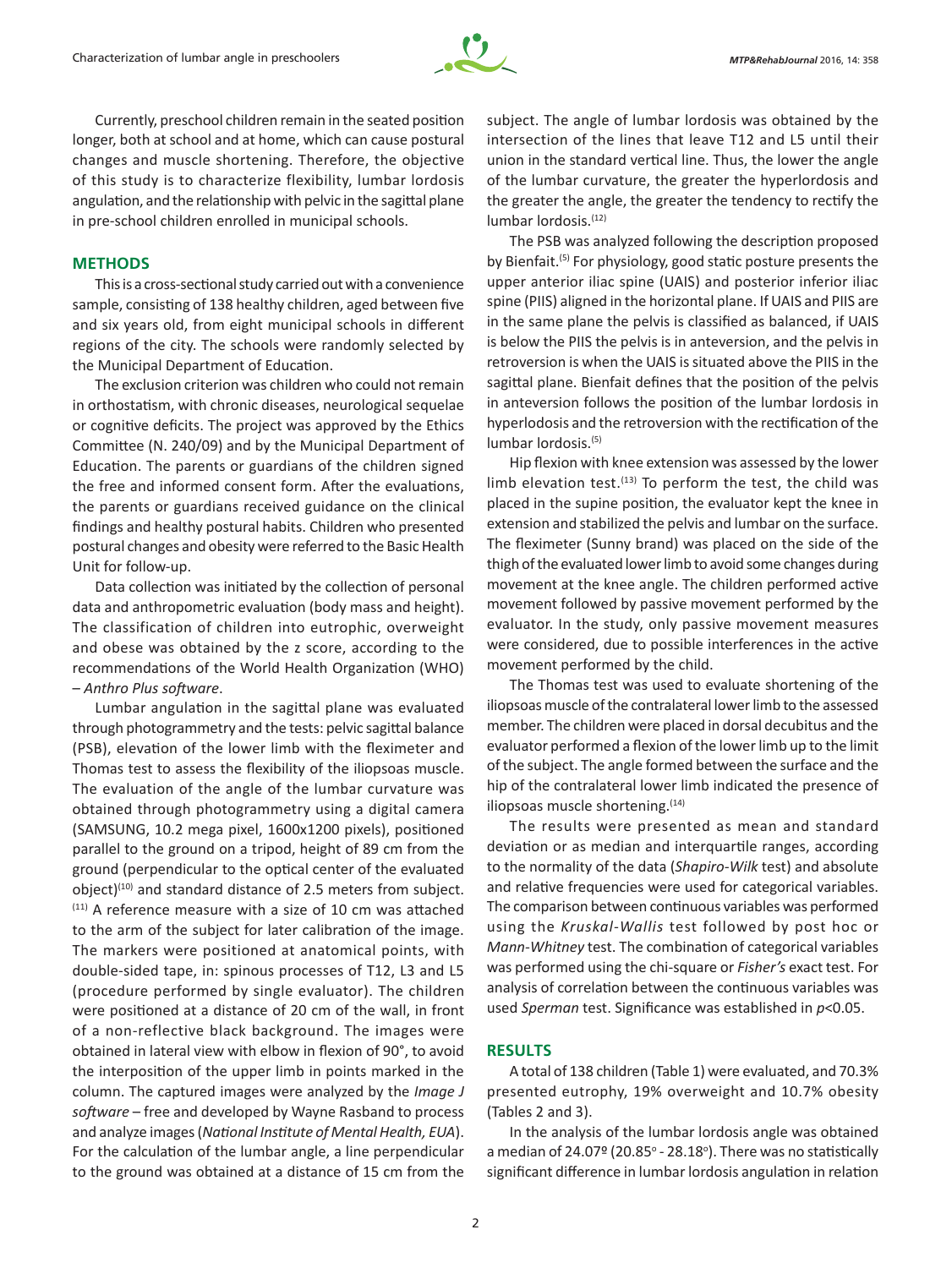

to age, gender, body mass and height. As for the PSB, 39.1% of children presented the balanced pelvis, 56.6% presented pelvic in retroversion and only 4.3% presented pelvis in anteversion (Table 3). It was also observed that children who presented the balanced pelvis and pelvis in anteversion had lower angle of lumbar lordosis, 22.7° e 20.1° respectively, when compared to the pelvis in retroversion with  $25.19^{\circ}$  ( $p=0.006$  and  $p=0.002$ ). Still, regarding PSB, no statistically significant difference was observed with height, body mass, age and gender. However, the six children with pelvis in anteversion were girls.

Regarding flexibility analysis, there was a statistically significant difference between children with balanced pelvis and pelvis in retroversion (Table 4). Difference was also observed when comparing flexibility and gender (Table 4).

**Table 1.** Characterization of the sample according to age and gender.

|         | N  | %    |
|---------|----|------|
| Age     |    |      |
| 5 years | 63 | 45.7 |
| 6 years | 75 | 54.3 |
| Gender  |    |      |
| Girl    | 65 | 47.1 |
| Boy     | 73 | 52.9 |

**Table 2.** Anthropometric data of the sample.

|                  | 5 years                | 6 years                  | p        |
|------------------|------------------------|--------------------------|----------|
| <b>Body Mass</b> | 22.4 kg (20.0 - 24.4)  | 24.6 kg (21.50 - 26,7)   | $0.014*$ |
| Height           | $1.16$ m $(1.12-1.20)$ | $1.19$ m (1.16 to 1.24). | $0.001*$ |

**Table 3.** Nutritional Classification and Pelvic Sagittal Balance (PSB).

|                                | N  | %    |
|--------------------------------|----|------|
| Classification (Z score)       |    |      |
| Eutrophic                      | 97 | 70.3 |
| Overweight                     | 26 | 19.0 |
| Obese                          | 15 | 10.7 |
| <b>Pelvic Sagittal Balance</b> |    |      |
| Anteversion                    | 6  | 4.3  |
| <b>Balanced Pelvis</b>         | 54 | 39.1 |
| Retroversion                   | 78 | 56.6 |

**Table 4.** Flexibility in relation to pelvic tilt and gender.

|                        | <b>Flexibility</b>                            | р        |
|------------------------|-----------------------------------------------|----------|
| Pelvic tilt            |                                               |          |
| <b>Balanced Pelvis</b> | $88.50^{\circ}$ (83.75° - 96.25°)             | $0.003*$ |
| Retroversion           | $84^{\circ}$ (74° - 90.25°)                   |          |
| Gender                 |                                               |          |
| Boy                    | $85^{\circ}$ (75° - 90°)                      | $0.006*$ |
| Girl                   | $89^{\circ}$ (82 $^{\circ}$ - 97 $^{\circ}$ ) |          |

Five‑year-old showed greater flexibility (p=0.037) than the six-year-old children. In Thomas test, 102 children (73.9%) presented the negative test and only 36 children (26.1%) presented the positive test. No statistically significant differences were found when the Thomas test results were analyzed with the variables of lumbar angulation, pelvic tilt, gender and *z* score.

#### **DISCUSSION**

This study aimed to characterize the lumbar lordosis angulations and the relationship with the sagittal plane of pelvic tilt in preschool children. It was observed that there is no significant difference between lumbar lordosis angulation with respect to gender, age and body mass. In a study that evaluated children aged six to eight years using the photogrammetry method, was identified the mean of 25.31º for the lumbar lordosis angle, similar to the present study. $(15)$ 

Postural evaluation through photogrammetry is a method that tends to gain space in postural studies rather than purely subjective or clinical appreciation. Santos *et al*. evaluated the reliability of photogrammetry through the analysis of postural alignment, involving 122 healthy children.(7) The researchers found that this is an adequate and reliable quantitative method and that its application can generate reference parameters for the posture of the child. In addition, studies of Saad *et al.*, *(*16) Gongora *et al.(*17) and Lima *et al*. (18) also presented good reliability for photogrammetry. Other studies show that the software also has good reliability.  $(19,20)$ The study of Giglio and Volpon<sup> $(21)$ </sup> analyzed the curvature of the lumbar by a validated instrument and found a linear increase of the angle according to the age: from 22º in children with five years of age to 32º in subject with twenty years. Araujo and Fazzi(22) also found in their study the positive correlation between age and lumbar angle. The present study did not find a significant difference between age and lumbar angle, probably by the restricted age.

The study also found no association between lumbar curvature and body mass, disagreeing with other studies<sup>(23,24)</sup>, which showed that obese children had a higher incidence of lumbar hyperlordosis when compared with weight considered normal for age. This may be justified by the fact that most children are with appropriate weight for the age, with only 30% of the sample being overweight. There was also no difference in lumbar curvature compared to the Thomas test, which is widely used to evaluate iliopsoas muscle shortening. (25) Biomechanically, the positive test may be related to the presence of lumbar hyperlordosis.<sup>(26)</sup>

Regarding the positioning of the pelvis in the sagittal plane, only 54 pre-schoolers had a balanced pelvis, with the majority presenting pelvis in retroversion. *Penha et al*. evaluated 132 children between seven and ten years of age and observed that the anteversion was among the postural deviations found.<sup> $(27)$ </sup> The retroversion is explained by the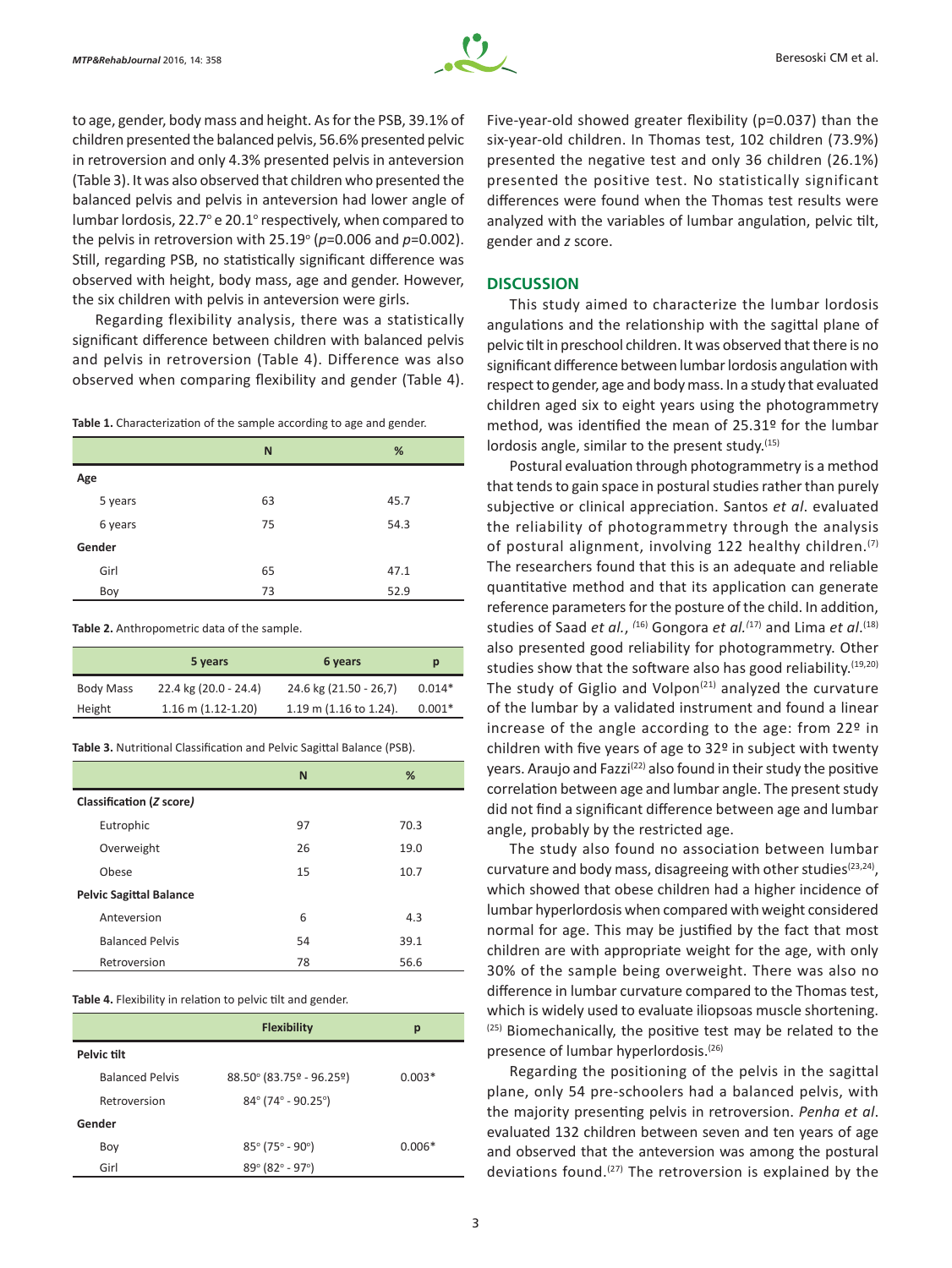

sitting posture, in which the support of the body on the chair is performed on the back and sacrum, leading the pelvis to a retroversion and rectification of the lumbar curvature. (28) Such situation can lead to the development of muscular shortenings and compensatory mechanisms.<sup>(29)</sup> There are no parameters of normality for pelvic classification in anteversion or retroversion for the age group studied for comparison purposes. However, a correlation was observed between the position of the pelvis in the sagittal plane and the lumbar curvature, in which the lowest lumbar angle was corresponding to a pelvis in anteversion and balanced respectively. Other studies also show a strong correlation between lumbar lordosis and pelvic positioning.<sup>(30,31)</sup> However, the association between pelvic positioning and the variables age, gender, body mass and Thomas test was not observed.

Finally, with regard to flexibility, girls obtained better results than boys, corroborating with other studies.<sup>(32,33)</sup> In addition, five-year-olds were more flexible than six-year-olds children, agreeing with the study of Murray et al $(34)$ , which describes that children have inherently greater range of motion than adults. Significant difference was found between flexibility and pelvic positioning, children with balanced pelvis were more flexible than children with pelvis in retroversion.

Thus, the study did not detect changes in lumbar lordosis angulation, especially when related to age, gender and body mass. However, the relationship between lumbar lordosis and pelvic balance can be observed. In addition, difference in flexibility was presented among children with respect to gender and age. High index of pelvic in retroversion was identified in the sample, which may be related to the prolonged time in improperly seated posture, which can also generate muscular retractions, mainly of the hamstrings muscles.

Thus, the results of the study point to changes in pelvic positioning, which may lead to early postural changes and may have repercussions in adult life. Therefore, educational programs should be adopted early in schools, including parents, teachers and children through guidelines for the development of healthy postural habits.

### **ACKNOWLEDGMENT**

We are grateful for the willingness and collaboration of the team (teachers and students) of the UEL/UNOPAR in Rehabilitation Sciences Program.

#### **AUTHOR'S CONTRIBUTION**

CMB – the conception and design of the study, acquisition of data, analysis and interpretation of data; MZC – the conception and design of the study, acquisition of data, analysis and interpretation of data; CPCMS – drafting the article or revising it critically for important intellectual content; DBALPV – drafting the article or revising it critically for important intellectual content and acquisition of data; FUC – acquisition of data; RACA – drafting the article or revising it critically for important intellectual content; DSF – the conception and design of the study, acquisition of data, analysis and interpretation of data.

#### **CONFLICTS OF INTEREST**

The authors declare no have conflict of interest.

#### **AUTHOR DETAILS**

<sup>1</sup> Physiotherapist, Londrina State University (UEL), Londrina (PR), Brazil. <sup>2</sup> MSc, Scholarship of the Social Demand Program (DS) – CAPES, Londrina State University (UEL), Londrina (PR), Brazil.<sup>3</sup> PhD, Londrina State University (UEL), Londrina (PR), Brazil. <sup>4</sup> MSc, Londrina State University (UEL), Londrina (PR), Brazil. <sup>5</sup> PhD, University of Northern Paraná (UNOPAR), Londrina (PR), Brazil.

# **REFERENCES**

- 1. Lee JH, Yoo WG, Hwang-bo G. The Immediate Effect of Anterior Pelvic Tilt Taping on Pelvic Inclination. J. Phys. Ther. Sci. 2011;23(2):201-203.
- 2. Park G, Ju SB, Jang HJ. The effect of pelvic adjustment on the stability of elderly men. J. Phys. Ther. Sci. 2011;23(6):937-939.
- 3. Jang J, Koh E, Han D. The effectiveness of passive knee extension exercise in the sitting position on stretching of the hamstring muscles of patients with lower back pain. J. Phys. Ther. Sci. 2013;25(4):501-504.
- 4. Bricot B. Posturologia. Editora Ícone, 2º edição, São Paulo- SP. 2001.
- 5. Bienfait M. Os desequilíbrio estáticos: fisiologia, patologia e tratamento fisioterápico. Editora Summus, edição, São Paulo– SP. 1995.
- 6. Vitta A, Martinez MG, Piza NT, Simeão SFAP, Ferreira NP. Prevalência e fatores associados à dor lombar em escolares. Cadernos de Saúde Pública. 2011;27(8):1520-1528.
- 7. Santos MM, Silva MPC, Sanada LS, Alves CRJ. Análise postural fotogramétrica de crianças saudáveis de 7 a 10 anos: confiabilidade interexaminadores. Rev Bras Fisioter. 2009;13(4):350-5.
- 8. Dunk NM, Lalonde J, Callaghan PJ. Implications for the use of postural analysis as a clinical diagnostic tool: reliability of quantifying upright standing spinal postures from photographic images. Journal of Manipulative and Physiological Therapeutics. 2005;28(6):386- 92.
- 9. Vrtovec T, Janssen MM, Likar B, Castelein RM, Viergever MA, Pernus F. A review of methods for evaluating the quantitative parameters of sagittal pelvic alignment. Spine. 2012;12(5):433-46.
- 10. Paul A, Douwes MJ. Two dimensional photographic posture recording and description: a validity study. Applied Ergonomics. 1993;24(2):83-90.
- 11. Codarin GF, Felicio LR, Coelho DM, Oliveira AS. Análise das distorções em leituras angulares de imagens fotográficas. Rev. Bras. Fisioter. 2012;16(4):309-313.
- 12. Iunes DH, Castro FA, Salgado HS, Moura IC, Oliveira AS, Bevilaqua-Grossi D. Confiabilidade intra e interexaminadores e repetibilidade da avaliação postural pela fotogrametria. Rev Bras Fisioter. 2005;9(3):327-334.
- 13. Monteiro GA. Avaliação da Flexibilidade Manual de Utilização do Flexímetro Sanny. 1a Ed.2000.
- 14. Hoppenfeld S. Propedêutica ortopédica, coluna e extremidades. Rio de Janeiro, editora Atheneu. 2006.
- 15. Pagnussat AS, Paganotto KM. Caracterização da curvatura lombar em escolares na fase do desenvolvimento estrutural. Fisioterapia e Movimento. 2008;21(1):39-46.
- 16. Saad KR, Colombo AS, Ribeiro AP, João SMA. Reliability of photogrammetry in the evaluation of the postural aspects of individuals with structural scoliosis. Journal of Bodywork & Movement Therapies. 2012;16(2):210-6.
- 17. Gongora H, Romanatti SV, Neto RBD, Santos GML. Índice de confiabilidade intra e interexaminadores da análise do ângulo poplíteo através da biofotogrametria. Revista Ciência & Saúde. 2009; p. 46.
- 18. Lima LCO, Baraúna MA, Sologuren MJJ, Canto RST, Gastaldi AC. Postural alterations in children with mouth breathing assessed by computerized biophotogrammetry. J Appl Oral Sci. 2004;12(3):232-7.